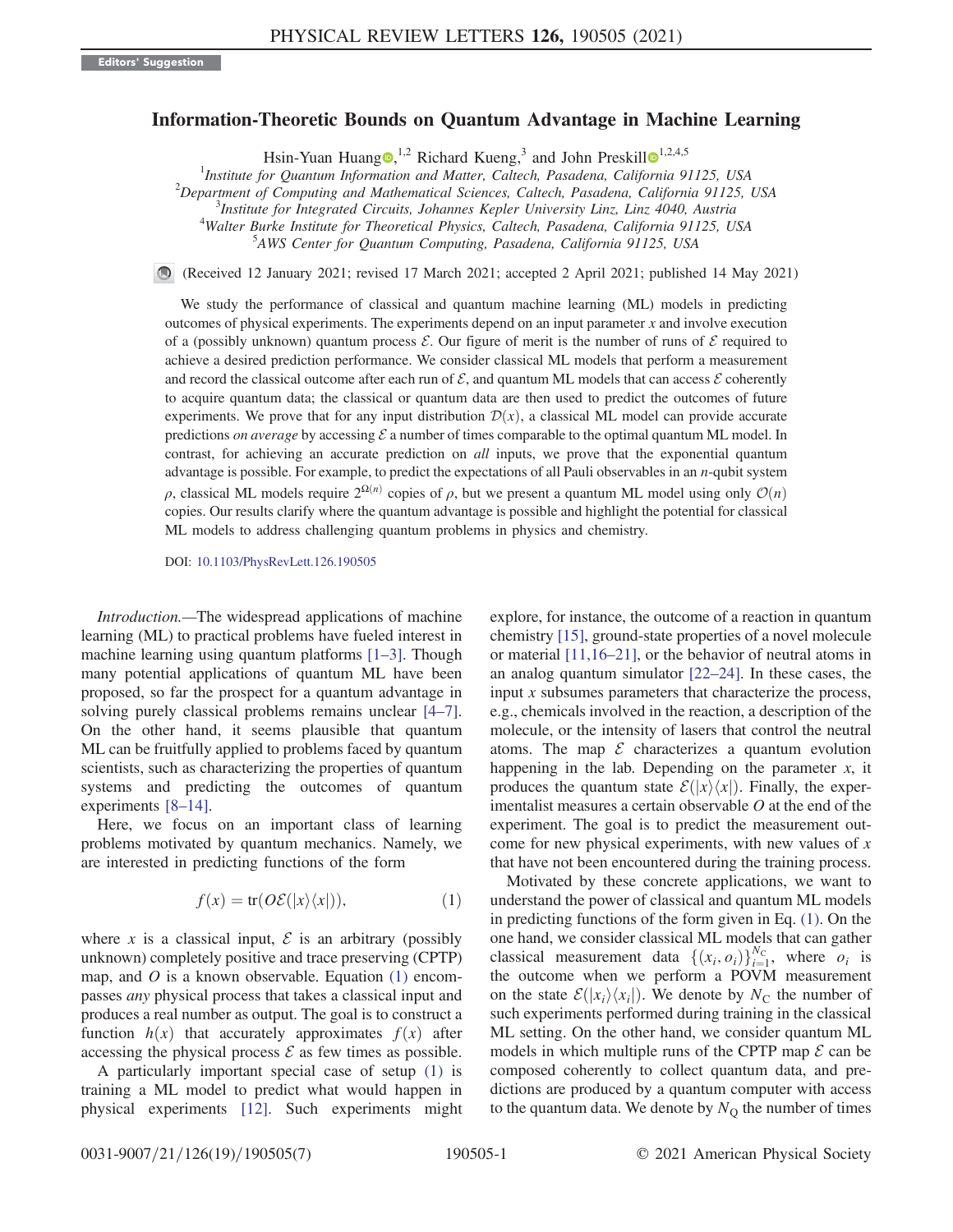<span id="page-1-0"></span>

FIG. 1. Illustration of classical and quantum machine learning settings. The goal is to learn about an unknown CPTP map  $\mathcal E$  by performing physical experiments. Left panel: in the learning phase of the classical ML setting, a measurement is performed after each query to  $\mathcal{E}$ ; the classical measurement outcomes collected during the learning phase are consulted during the prediction phase. Right panel: in the learning phase of the quantum ML setting, multiple queries to  $\mathcal E$  may be included in a single coherent quantum circuit, yielding an output state stored in a quantum memory; this stored quantum state is consulted during the prediction phase.

 $\mathcal E$  is used during training in the quantum setting. The classical and quantum ML settings are illustrated in Fig. [1](#page-1-0).

We focus on the question of whether quantum ML can have a large advantage over classical ML: To achieve a small prediction error, can the optimal  $N_{\rm O}$  in the quantum ML setting be much less than the optimal  $N_c$  in the classical ML setting? For the purpose of this comparison, we disregard the runtime of the classical or quantum ML models that generate the predictions; we are only interested in how many times the process  $\mathcal E$  must run during the learning phase in the quantum and classical settings.

Our first main result addresses a small average prediction error, i.e., the prediction error  $|h(x) - f(x)|^2$  averaged over some specified input distribution  $\mathcal{D}(x)$ . We rigorously show that, for any  $\mathcal{E}$ , O, and  $\mathcal{D}$ , and for any quantum ML model, one can always design a classical ML model achieving a similar average prediction error such that  $N_{\rm C}$ is larger than  $N_{\rm O}$  by at worst a small polynomial factor. Hence, there is no exponential advantage of quantum ML over classical ML if the goal is to achieve a small average prediction error and if the efficiency is quantified by the number of times  $\mathcal E$  is used in the learning process. This statement holds for existing quantum ML models running on near-term devices [\[2,3,25\]](#page-5-6) and future quantum ML models yet to be conceived. We note, though, that while there is no large advantage in query complexity, a substantial quantum advantage in computational complexity is possible [\[26\].](#page-6-1)

However, the situation changes if the goal is to achieve a small worst-case prediction error rather than a small average prediction error—an exponential separation between  $N_{\rm C}$  and  $N_{\Omega}$  becomes possible if we insist on predicting  $f(x) =$  $tr(\partial \mathcal{E}(|x\rangle\langle x|))$  accurately for *every* input x. We illustrate this point with an example: accurately predicting expectation values of Pauli observables in an unknown  $n$ -qubit quantum state  $\rho$ . This is a crucial subroutine in many quantum computing applications; see, e.g., Refs. [\[20,27](#page-6-2)–33]. We present a quantum ML model that uses  $N_{\rm Q} = \mathcal{O}(n)$  copies of  $\rho$  to predict expectation values of all *n*-qubit Pauli observables. In contrast, we prove that any classical ML model requires  $N_{\rm C} = 2^{\Omega(n)}$  copies of  $\rho$  to achieve the same task even if the ML model can perform arbitrary, adaptive, single-copy POVM measurements.

Machine learning settings.—We assume that the observable O (with  $||O|| \le 1$ ) is known, and the physical experiment  $\mathcal E$  is an unknown CPTP map that belongs to a set of CPTP maps  $\mathcal F$ . Apart from  $\mathcal E \in \mathcal F$ , the process can be arbitrary—a common assumption in statistical learning theory [\[34](#page-6-3)–38]. For the sake of concreteness, we assume that  $\mathcal E$  is a CPTP map from a Hilbert space of *n* qubits to a Hilbert space of  $m$  qubits. Regarding inputs, we consider bit strings of size *n*:  $x \in \{0, 1\}^n$ . This is not a severe restriction since floating-point representations of continuous parameters can always be truncated to a finite number of digits. We now give precise definitions for classical and quantum ML settings; see Fig. [1](#page-1-0) for an illustration.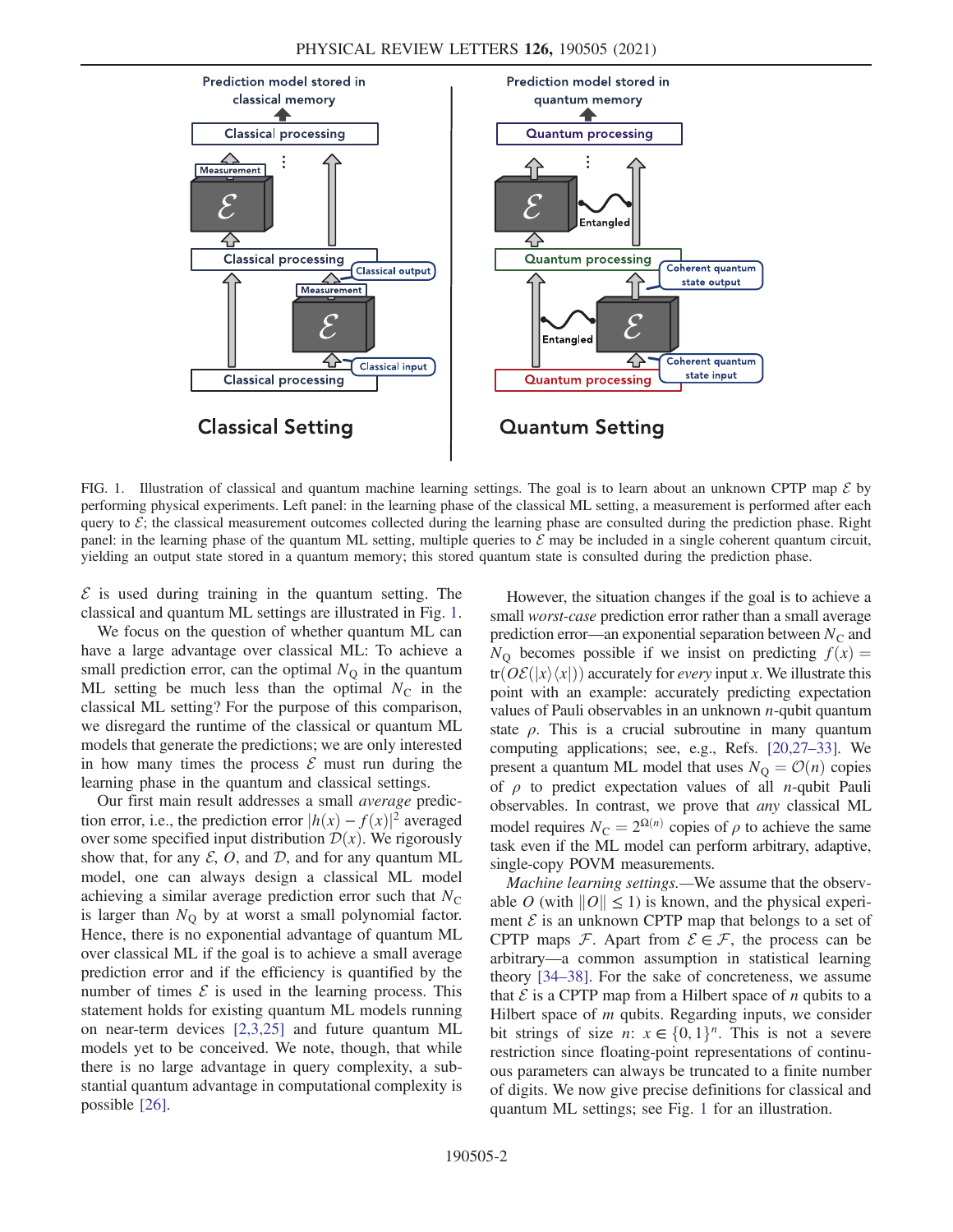Classical (C) ML.—The ML model consists of two phases: learning and prediction. During the learning phase, a randomized algorithm selects classical inputs  $x_i$ , and we perform a (quantum) experiment that results in an outcome  $o_i$  from performing a POVM measurement on  $\mathcal{E}(|x_i\rangle\langle x_i|)$ . A total of  $N<sub>C</sub>$  experiments give rise to the classical training data  $\{(x_i, o_i)\}_{i=1}^{N_C}$ . After obtaining this training data, the ML<br>model, executes, a randomized algorithm A to learn a model executes a randomized algorithm  $A$  to learn a prediction model

$$
s_{\mathcal{C}} = \mathcal{A}(\{(x_1, o_1), \dots (x_{N_{\mathcal{C}}}, o_{N_{\mathcal{C}}})\}),\tag{2}
$$

where  $s<sub>C</sub>$  is stored in the classical memory. In the prediction phase, a sequence of new inputs  $\tilde{x}_1, \tilde{x}_2, \dots \in \{0, 1\}^n$  is provided. The ML model uses  $s<sub>C</sub>$  to evaluate predictions  $h_{\mathcal{C}}(\tilde{x}_1), h_{\mathcal{C}}(\tilde{x}_2), \dots$  that approximate  $f(\tilde{x}_1), f(\tilde{x}_2), \dots$  up to small errors.

Restricted classical ML.—We also consider a restricted version of the classical setting. Rather than performing arbitrary POVM measurements, we restrict the ML model to measure the target observable O on the output state  $\mathcal{E}|x_i\rangle\langle x_i|$  to obtain the measurement outcome  $o_i$ . In this case, we always have  $o_i \in \mathbb{R}$ and  $\mathbb{E}[o_i] = \text{tr}(O\mathcal{E}(|x_i\rangle\langle x_i|)).$ <br>*Quantum (Q) MI* — Duri

*Quantum (Q) ML*.—During the learning phase, the model starts with an initial state  $\rho_0$  in a Hilbert space of arbitrarily high dimension. Subsequently, the quantum ML model accesses the unknown CPTP map  $\mathcal E$  a total of  $N_{\rm O}$ times. These queries are interleaved with quantum data processing steps:

<span id="page-2-0"></span>
$$
\rho_{\mathcal{E}} = \mathcal{C}_{N_Q}(\mathcal{E} \otimes \mathcal{I}) \mathcal{C}_{N_Q-1} \dots \mathcal{C}_1(\mathcal{E} \otimes \mathcal{I})(\rho_0), \qquad (3)
$$

where each  $C_i$  is an arbitrary but known CPTP map, and we write  $\mathcal{E} \otimes \mathcal{I}$  to emphasize that  $\mathcal{E}$  acts on an *n*-qubit subsystem of a larger quantum system. The final state  $\rho_{\mathcal{E}}$ , encoding the prediction model learned from the queries to the unknown CPTP map  $\mathcal{E}$ , is stored in a quantum memory. In the prediction phase, a sequence of new inputs  $\tilde{x}_1, \tilde{x}_2, \ldots \in \{0, 1\}^n$  is provided. A quantum computer with access to the stored quantum state  $\rho_{\mathcal{E}}$  executes a computation to produce prediction values  $h_{\text{Q}}(\tilde{x}_1), h_{\text{Q}}(\tilde{x}_2), \dots$  that approximate  $f(\tilde{x}_1), f(\tilde{x}_2), \ldots$  up to small errors. [Because of the noncommutativity of quantum measurements, the ordering of new inputs matters. For instance, the two lists  $\tilde{x}_1, \tilde{x}_2$  and  $\tilde{x}_2, \tilde{x}_1$  can lead to different outcome predictions  $h_{\text{O}}(\tilde{x}_i)$ . Our main results do not depend on this subtlety they are valid, irrespective of the prediction input ordering.]

The quantum ML setting is strictly more powerful than the classical ML setting. During the prediction phase, classical ML models are restricted to processing classical data, albeit data obtained by measuring a quantum system during the learning phase. In contrast, quantum ML models can work directly with the quantum data and perform quantum data processing. A quantum ML model can have an exponential advantage relative to classical ML models for some tasks, as we demonstrate in Sec. [IV.](#page-3-0)

Average-case prediction error.—For a prediction model  $h(x)$ , we consider the average-case prediction error

$$
\sum_{x \in \{0,1\}^n} \mathcal{D}(x) |h(x) - \text{tr}(O\mathcal{E}(|x\rangle\langle x|))|^2, \tag{4}
$$

with respect to a fixed distribution  $D$  over inputs, which could, for instance, be the uniform distribution.

Although learning from quantum data is strictly more powerful than learning from classical data, there are fundamental limitations. The following rigorous statement limits the potential for a quantum advantage.

**Theorem 1:** Fix an *n*-bit probability distribution  $D$ , an *m*-qubit observable O ( $||O|| \le 1$ ), and a set F of CPTP maps with  $n$  input qubits and  $m$  output qubits. Suppose there is a quantum ML model that accesses the map  $\mathcal{E} \in \mathcal{F}$  $N_Q$  times, producing, with high probability, a function  $h_{\Omega}(x)$  that achieves

$$
\sum_{x \in \{0,1\}^n} \mathcal{D}(x) |h_Q(x) - \text{tr}(O\mathcal{E}(|x\rangle\langle x|))|^2 \le \epsilon. \tag{5}
$$

Then, there is a ML model in the restricted classical setting that accesses  $\mathcal{E} N_C = \mathcal{O}(mN_O/\epsilon)$  times and produces, with high probability, a function  $h<sub>C</sub>$  that achieves

$$
\sum_{x \in \{0,1\}^n} \mathcal{D}(x) |h_C(x) - \text{tr}(O\mathcal{E}(|x\rangle\langle x|))|^2 = \mathcal{O}(\epsilon). \quad (6)
$$

Proof sketch.—The proof consists of two parts. First, we cover the entire set of CPTP maps  $F$  with a maximal packing net, i.e., the largest subset  $S = {\{\mathcal{E}_s\}}_{s=1}^{|S|} \subset \mathcal{F}$ <br>such that the functions  $f_{\infty}(x) = tr(\Omega \mathcal{E}(|x|/|x|))$  obey such that the functions  $f_{\mathcal{E}_s}(x) = \text{tr}(O\mathcal{E}_s(|x\rangle\langle x|))$  obey  $\sum_{x \in \{0,1\}^n} \mathcal{D}(x) |f_{\mathcal{E}_s}(x) - f_{\mathcal{E}_s}(x)|^2 > 4\epsilon$  whenever  $s \neq s'$ . We then set up a communication protocol as follows. Alice chooses an element s of the packing net uniformly at random, records her choice s, and then applies  $\mathcal{E}_s N_Q$  times to prepare a quantum state  $\rho_{\mathcal{E}_s}$  as in Eq. [\(3\).](#page-2-0) Alice's random ensemble of quantum states is thus given by

<span id="page-2-1"></span>
$$
\rho_{\mathcal{E}_s} \text{ with probability } p_s = \frac{1}{|\mathcal{S}|} \tag{7}
$$

for  $s = 1, ..., |\mathcal{S}|$ . Alice then sends the randomly sampled quantum state  $\rho_{\mathcal{E}_s}$  to Bob, hoping that Bob can decode the state  $\rho_{\mathcal{E}_s}$  to recover her chosen message s. Using the quantum ML model, Bob can produce the function  $h_{Q,s}(x)$ . Because, by assumption, the function  $h_{Q,s}(x)$ achieves a small average-case prediction error with high probability, and because the packing net has been constructed so that the functions  $\{f_{\mathcal{E}_s}\}\$  are sufficiently distin-<br>quichable. Bob can determine s successfully with high guishable, Bob can determine s successfully with high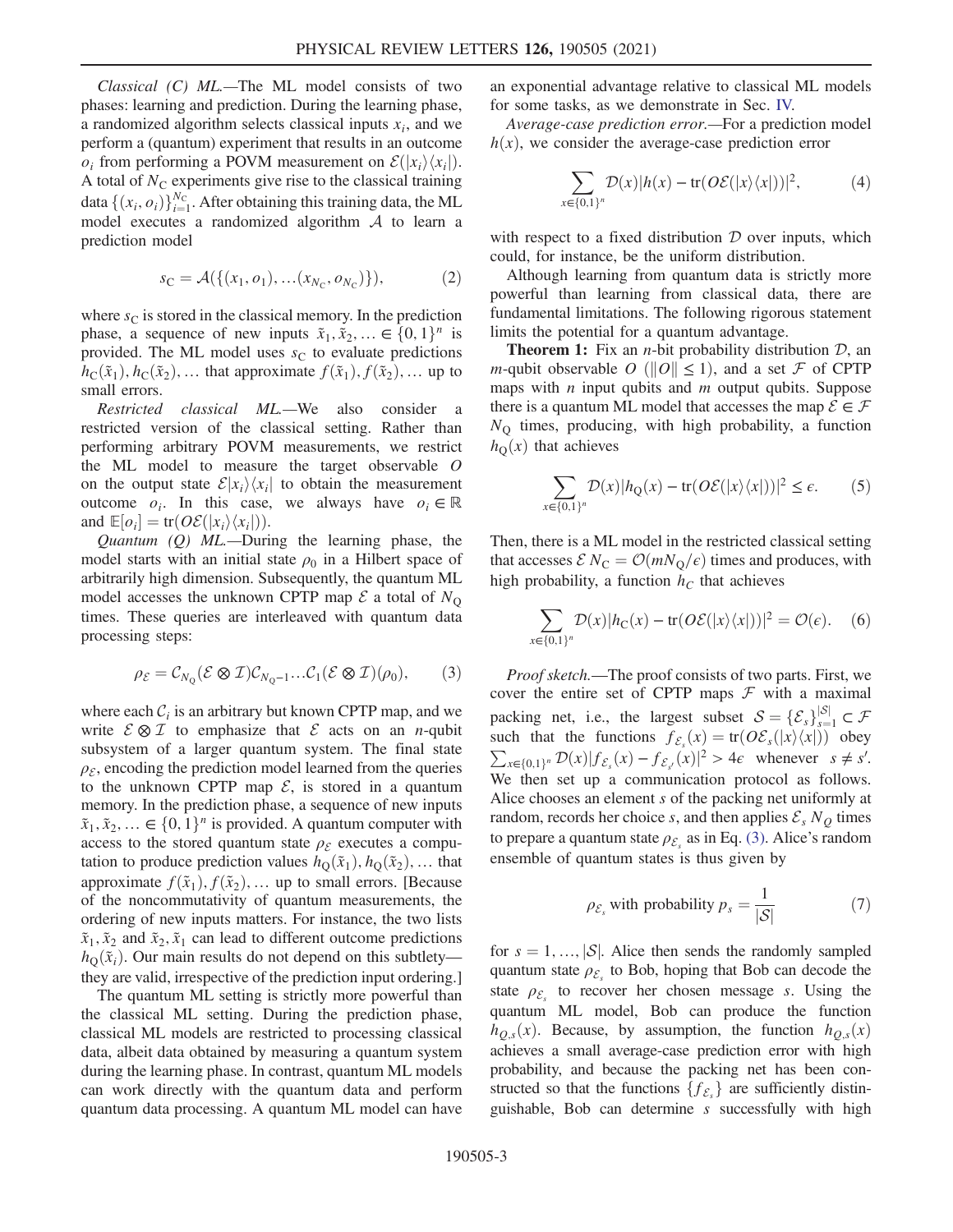probability. Because Alice chose from among  $|S|$  possible messages, the mutual information of the chosen message s and Bob's measurement outcome must be at least of order  $\log |\mathcal{S}|$  bits. According to Holevo's theorem, the Holevo  $\chi$  quantity of Alice's ensemble, Eq. [\(7\)](#page-2-1), upper bounds this mutual information and therefore must also be  $\chi = \Omega(\log |\mathcal{S})|$ . Furthermore, we can analyze how  $\chi$  depends on  $N_Q$ , finding that each additional application of  $\mathcal{E}_s$  can increase  $\chi$  by at most  $\mathcal{O}(m)$ . We conclude that  $\chi = \mathcal{O}(mN_0)$ , yielding the lower bound  $N_0 =$  $\Omega(\log(|\mathcal{S}|)/m)$ . The lower bound applies to any quantum ML model, where the size  $|S|$  of the packing net depends on the average-case prediction error  $\epsilon$ . This completes the first part of the proof.

In the second part, we explicitly construct a ML model in the restricted classical setting that achieves a small averagecase prediction error using a modest number of experiments. In this ML model, an input  $x_i$  is selected by sampling from the probability distribution  $D$ , and an experiment is performed in which the observable O is measured in the output quantum state  $\mathcal{E}(|x_i\rangle\langle x_i|)$ , obtaining the measurement outcome  $o_i$ , which has the expectation value tr $(OE(|x_i\rangle\langle x_i|))$ . A total of N<sub>C</sub> such experiments are conducted. Then, the ML model minimizes the leastsquares error to find the best fit within the aforementioned maximal packing net  $S$ :

$$
h_{\rm C} = \operatorname{argmin}_{f \in S} \frac{1}{N_{\rm C}} \sum_{i=1}^{N_{\rm C}} |f(x_i) - o_i|^2. \tag{8}
$$

Because the measurement outcome  $o_i$  fluctuates about the expectation value of  $O$ , it may be impossible to achieve zero training error. Yet, it is still possible for  $h<sub>C</sub>$  to achieve a small average-case prediction error, potentially even smaller than the training error. We use properties of maximal packing nets and of quantum fluctuations of measurement outcomes to perform a tight statistical analysis of the average-case prediction error, finding that, with high probability,  $\sum_{x\in\{0,1\}^n} \mathcal{D}(x)|h_C(x)-\text{tr}(O\mathcal{E}(|x\rangle\langle x|))|^2 = \mathcal{O}(\epsilon)$ , provided that  $N_{\rm C}$  is of order  $\log(|\mathcal{S}|)/\epsilon$ .

Finally, we combine the two parts to conclude  $N_{\rm C} = \mathcal{O}(mN_{\rm O}/\epsilon)$ . The full proof is in the Supplemental Material, App. C [\[39\]](#page-6-4).

Theorem 1 shows that all problems that are approximately learnable by a quantum ML model are also approximately learnable by some restricted classical ML model that executes the quantum process  $\mathcal E$  a comparable number of times. This applies, in particular, to predicting outputs of quantum-mechanical processes. The relation  $N_{\rm C} = \mathcal{O}(mN_{\rm O}/\epsilon)$  is tight. We give an example in the Supplemental Material, App. D [\[39\]](#page-6-4) with  $N_{\rm C} = \Omega(mN_{\rm O}/\epsilon)$ .

For the task of learning classical Boolean circuits, fundamental limits on the quantum advantage have been established in previous work [\[26,34,40](#page-6-1)–43]. Theorem 1

generalizes these existing results to the task of learning outcomes of quantum processes.

<span id="page-3-0"></span>Worst-case prediction error.—Rather than achieving a small average prediction error, one may be interested in obtaining a prediction model that is accurate for all inputs  $x \in \{0, 1\}^n$ . For a prediction model  $h(x)$ , we consider the worst-case prediction error to be

$$
\max_{x \in \{0,1\}^n} |h(x) - \text{tr}(O\mathcal{E}(|x\rangle\langle x|))|^2. \tag{9}
$$

Under such a stricter performance requirement, an exponential quantum advantage becomes possible.

We highlight this potential by means of an illustrative and practically relevant example: predicting expectation values of Pauli operators in an unknown  $n$ -qubit quantum state  $\rho$ . This is a central task for many quantum computing applications [\[20,27](#page-6-2)–33]. To formulate this problem in our framework, suppose the  $2n$ -bit input x specifies one of the 4<sup>n</sup> n-qubit Pauli operators  $P_x \in \{I, X, Y, Z\}^{\otimes n}$ , and suppose that  $\mathcal{E}_{\rho}(|x\rangle\langle x|)$  prepares the unknown state  $\rho$  and maps  $P_x$  to the fixed observable O, which is then measured; hence,

$$
f(x) = \text{tr}(O\mathcal{E}_{\rho}(|x\rangle\langle x|)) = \text{tr}(P_{x}\rho).
$$
 (10)

In this setting, according to Theorem 1, there is no large quantum advantage if our goal is to estimate the Pauli operator expectation values with a small average prediction error. However, an exponential quantum advantage is possible if we insist on accurately predicting every one of the  $4^n$  Pauli observables.

First, we show that there is an efficient quantum ML model that achieves a small prediction error. Details are given in the Supplemental Material, App. E 2 [\[39\]](#page-6-4); here, we just sketch the main ideas. The procedure for predicting  $tr(P_x \rho)$  has two stages. The goal of the first stage is to predict the absolute value  $|\text{tr}(P_x \rho)|$  for each x, and the goal of the second stage is to determine the *sign* of  $tr(P_x \rho)$ . The key idea used in the first stage is that, although two different Pauli operators  $P_x$  and  $P_y$  may either commute or anticommute, the tensor products  $P_x \otimes P_x$  and  $P_y \otimes P_y$ mutually commute for all  $x$  and  $y$ . Therefore, although it is not possible to measure anticommuting Pauli operators simultaneously using a single copy of the state  $\rho$ , it is possible to measure  $P_x \otimes P_x$  simultaneously for all x using two copies of  $\rho$ . Indeed, all 4<sup>n</sup> expectation values tr $\left(\left(P_x \otimes$  $P_r(\rho \otimes \rho) = \text{tr}(P_r \rho)^2$  can be determined by measuring pairs of qubits in the Bell basis, which is highly efficient. This completes the first stage.

If  $|\text{tr}(P_x \rho)|$  is found to be small in the first stage, we may predict  $h(x) = 0$  and be assured that the prediction error is small. Therefore, in the second stage, we need only determine the sign if  $|\text{tr}(P_x \rho)|$  is found to be reasonably large in the first stage. In that case, we can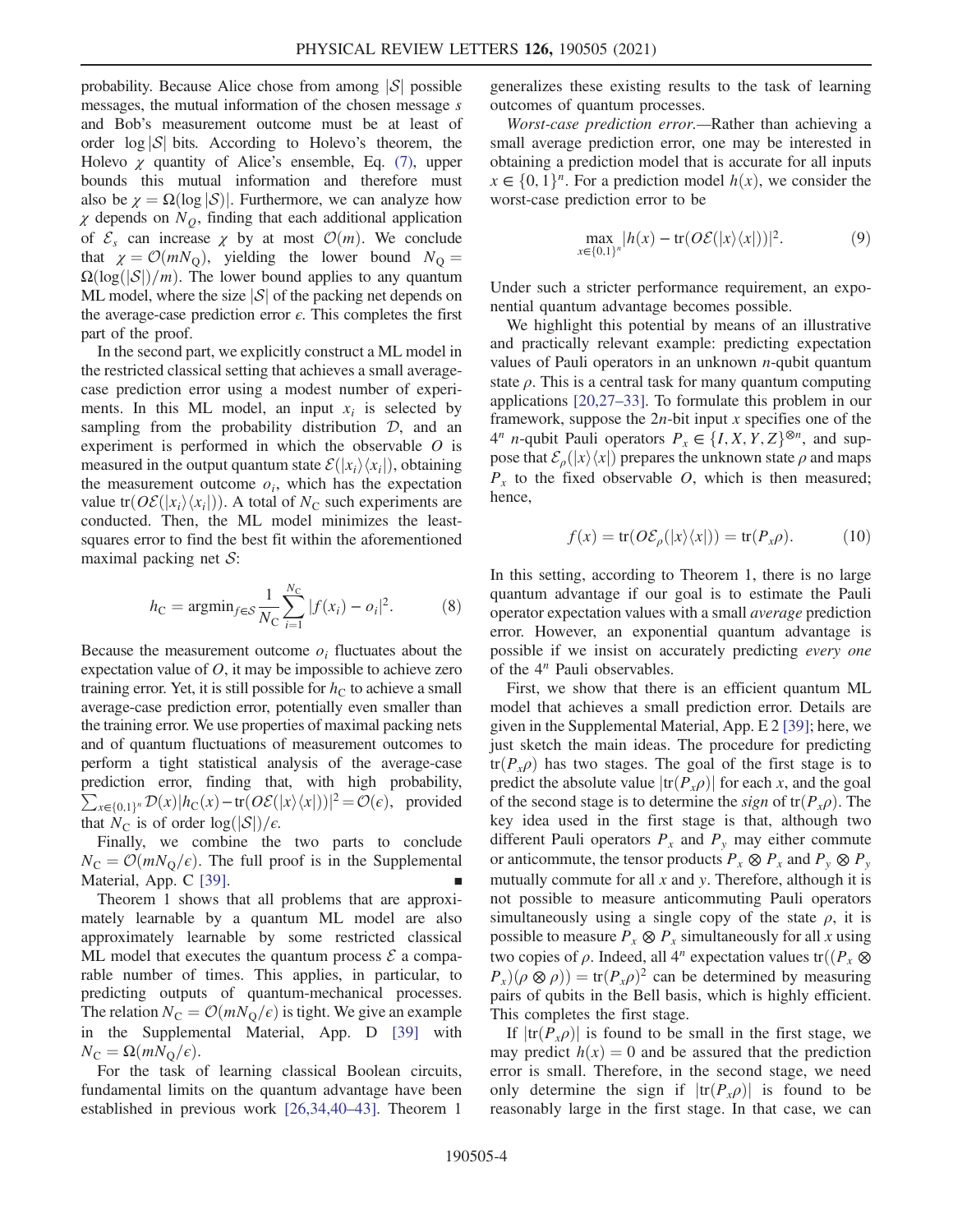perform a coherent measurement across several copies of  $\rho$ , which performs a majority vote and yields the correct value of the sign with a high probability of success. Because the measurement is strongly biased in favor of one of the two possible outcomes, it introduces only a very "gentle" disturbance of the premeasurement state. Therefore, by performing many such measurements in succession on the same quantum memory register, we can determine the sign of tr $(P_x \rho)$  for many different values of x. The second stage can also be more amenable to nearterm implementation using a heuristic that groups commuting observables [\[30,31\];](#page-6-5) See the Supplemental Material, App. E 2 d [\[39\]](#page-6-4) for further discussion. Each of the two stages requires only a small number of copies of  $\rho$ ; a careful analysis yields the following theorem.

**Theorem 2:** The quantum ML model only needs  $N_{\Omega} =$  $\mathcal{O}(\log(M/\delta)/\epsilon^4)$  copies of  $\rho$  to predict expectation values of any M Pauli observables to an error  $\epsilon$  with a probability of at least  $1 - \delta$ .

More details regarding the quantum ML model, as well as a rigorous proof, are provided in the Supplemental Material, App. E 2 [\[39\].](#page-6-4) The sample complexity stated in Theorem 2 improves upon previously known shadow tomography protocols [\[29,44](#page-6-6)–46] for the special case of predicting Pauli observables; see Supplemental Material, App. A [\[39\].](#page-6-4) Because each access to  $\mathcal{E}_{\rho}$  allows us to obtain one copy of  $\rho$ , we only need  $N_Q = \mathcal{O}(n)$  to predict expectation values of all  $4^n$  Pauli observables up to a constant error.

For classical ML models, we prove the following fundamental lower bound; see Supplemental Material, App. E 4 [\[39\].](#page-6-4)

**Theorem 3:** Any classical ML must use  $N_C \ge 2^{\Omega(n)}$ copies of  $\rho$  to predict expectation values of all Pauli observables up to a small error with a constant success probability.

This theorem holds even when the POVM measurements performed by the classical ML model depend on the previous POVM measurement outcomes adaptively. When combined with Theorem 2, Theorem 3 establishes an exponential gap separating classical ML models

| Model          | Upper bound Lower bound |                  |
|----------------|-------------------------|------------------|
| Quantum ML     | $\mathcal{O}(n)$        | $\Omega(n)$      |
| Classical ML   | $\mathcal{O}(n2^n)$     | $2^{\Omega(n)}$  |
| Restricted CML | $\mathcal{O}(2^{2n})$   | $\Omega(2^{2n})$ |

FIG. 2. Sample complexity for predicting expectations of all  $4^n$ Pauli observables (worst-case prediction error) in an  $n$ -qubit quantum state. "Upper bound" is the achievable sample complexity of a specific algorithm. "Lower bound" is the lower bound for any algorithm. The classical ML upper bound can be achieved using classical shadows based on random Clifford measurements [\[29\].](#page-6-6) The rest of the bounds are obtained in the Supplemental Material, App. E [\[39\]](#page-6-4).

from fully quantum ML models. Figure [2](#page-1-0) provides a summary of the upper and lower bounds on the sample complexity for predicting expectation values of Pauli observables.

Numerical experiments.—We support our theoretical findings with numerical experiments, focusing on the task of predicting the expectation values of all  $4^n$  Pauli observables in an unknown *n*-qubit quantum state  $\rho$ , with a small worst-case prediction error. In this case, the function is  $f(x) = \text{tr}(O\mathcal{E}_{\rho}(|x\rangle\langle x|)) = \text{tr}(P_x \rho)$ , where  $x \in$  $\{I, X, Y, Z\}^n$  indexes the Pauli observables, and  $\mathcal{E}_{\rho}$  prepares the unknown state  $\rho$  and then maps  $P_r$  to the fixed observable O. This is the task we considered previously. Note that the average-case prediction of Pauli observables is a much easier task because most of the  $4<sup>n</sup>$  expectation values are exponentially small in  $n$ .

We consider two classes of underlying states  $\rho$ : (i) Mixed states:  $\rho = (I + P)/2^n$ , where P is a tensor product of n Pauli operators. States in this class have rank  $2^{n-1}$ . (ii) Product states:  $\rho = \otimes_{i=1}^{n} |s_i\rangle\langle s_i|$ , where each  $|s_i\rangle$  is one of the six possible single-qubit stabilizer states. We one of the six possible single-qubit stabilizer states. We consider stabilizer states to ensure that classical simulation of the quantum ML model is tractable for a reasonably large system size.

The numerical experiment in Fig. [3](#page-4-0) implements the best-known ML procedures. We can clearly see that there is an exponential separation between the number of copies of the state  $\rho$  required for classical and quantum ML to predict expectation values when  $\rho$  is in the class of mixed states. However, for the class of product states, the separation is much less pronounced. Restricted classical ML can only obtain outcomes  $o_i \in \{\pm 1\}$  with  $\mathbb{E}[o_i] = \text{tr}(P_{x_i}\rho)$ . Hence, each copy of  $\rho$  provides at most<br>one bit of information, and therefore  $\mathcal{O}(n)$  copies are one bit of information, and therefore  $\mathcal{O}(n)$  copies are needed to predict expectation values of all  $4^n$  Pauli observables. In contrast, standard classical ML can perform arbitrary POVM measurements on the state  $\rho$ , so each copy can provide up to *n* bits of information. The

<span id="page-4-0"></span>

FIG. 3. Numerical experiments—number of copies of an unknown  $n$ -qubit state needed for predicting expectation values of all 4<sup>n</sup> Pauli observables, with a constant worst-case prediction error. Mixed states: quantum states of the form  $(I + P)/2^n$ , where P is an n-qubit Pauli observable. Product states: tensor products of single-qubit stabilizer states.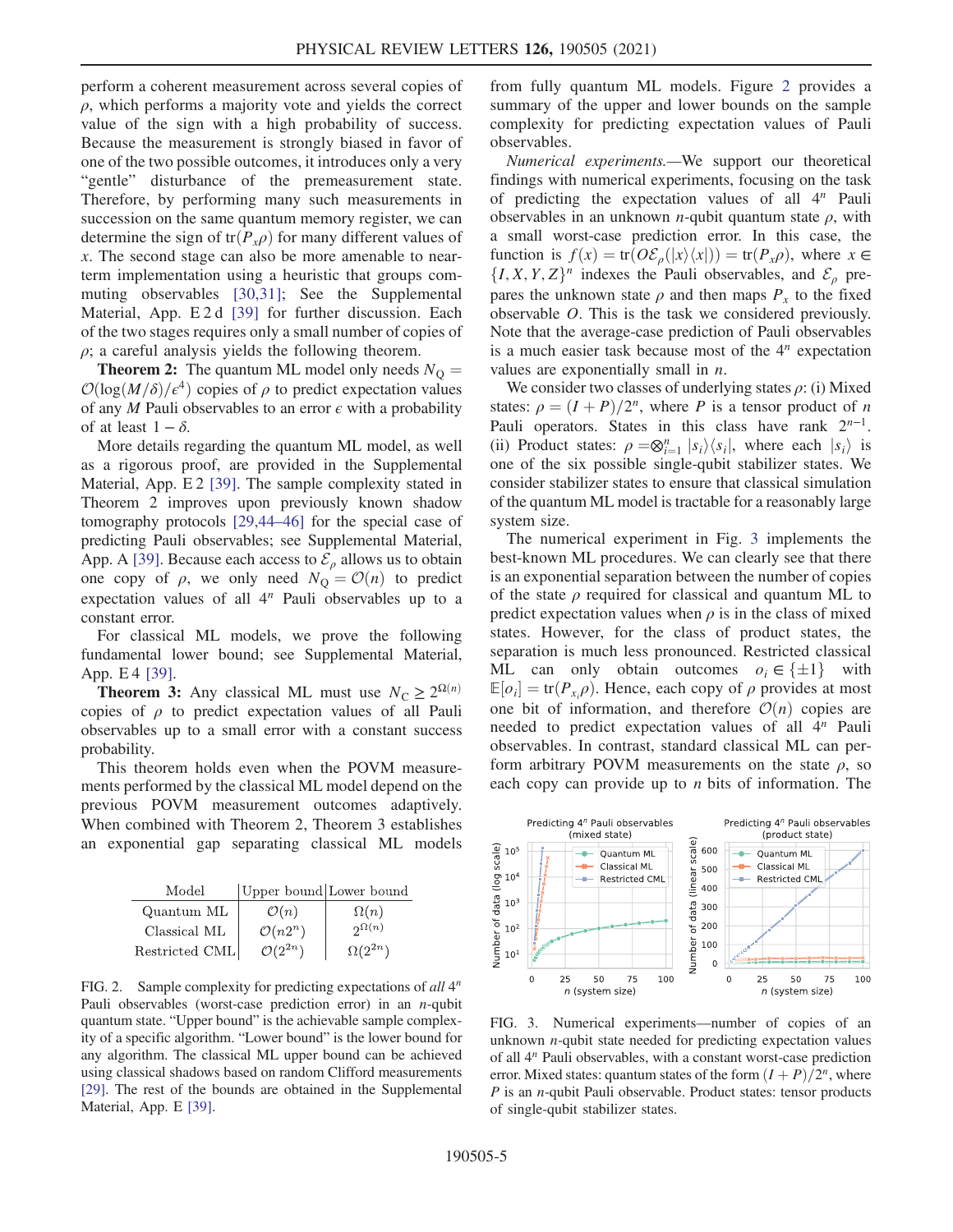separation between classical ML and quantum ML is marginal for product states.

Conclusion and outlook.—We have studied the task of learning functions of the form in Eq. [\(1\),](#page-0-0) using as a figure of merit the number of runs of  $\mathcal E$ . Our main result, Theorem 1, shows that, when the objective is achieving a specified average prediction error, a classical ML model can perform as well as a quantum ML model, using a comparable number of runs of  $\mathcal E$ . This result establishes a fundamental limit on the quantum advantage in machine learning that holds for any quantum ML model [\[2,3,25\].](#page-5-6)

From a different perspective, Theorem 1 means that the classical ML setting, in which a measurement is performed after each query to  $\mathcal{E}$ , can be surprisingly effective. The quantum ML setting, in which multiple queries to  $\mathcal E$  can be included in a single coherent quantum circuit, is far more challenging and may not be feasible until far in the future. Therefore, finding that classical and quantum ML have comparable power (for the average-case prediction) boosts our hopes that the combination of classical ML and nearterm quantum algorithms [\[2,3,25,28,47\]](#page-5-6) may fruitfully address challenging quantum problems in physics, chemistry, and materials science.

On the other hand, Theorems 2 and 3 rigorously establish that quantum ML can have an exponential advantage over classical ML for certain problems where the objective is to achieve a specified worst-case prediction error. This exponential advantage of quantum ML over classical ML may be viewed as an exponential separation between coherent measurements (in which a measurement apparatus interacts coherently multiple times with a measured system, storing quantum data that are then processed by a quantum computer) and incoherent measurements (in which a POVM measurement is performed and the outcome recorded after each interaction between the system and apparatus, and the classical measurement outcomes are then processed by a classical computer). Such a separation has been challenging to establish because incoherent measurements are difficult to analyze in the adaptive setting, where each measurement performed may depend on the outcomes of all previous measurements. Our proof technique overcomes this challenge, enabling us to identify tasks that allow a substantial quantum advantage. An important future direction will be to identify further learning problems that allow a substantial quantum advantage, pointing toward potential practical applications of quantum technology.

The authors thank Victor Albert, Sitan Chen, Jerry Li, Seth Lloyd, Jarrod McClean, Spiros Michalakis, Yuan Su, and Thomas Vidick for valuable input and inspiring discussions. We would also like to thank anonymous reviewers for in-depth comments and suggestions. H. H. is supported by the J. Yang & Family Foundation. J. P. acknowledges funding from the U.S. Department of Energy, Office of Science, Office of Advanced Scientific

Computing Research, (Grants No. DE-NA0003525 and No. DE-SC0020290), and the National Science Foundation (Grant No. PHY-1733907). The Institute for Quantum Information and Matter is a NSF Physics Frontiers Center.

- <span id="page-5-0"></span>[1] J. Biamonte, P. Wittek, N. Pancotti, P. Rebentrost, N. Wiebe, and S. Lloyd, Quantum machine learning, [Nature \(London\)](https://doi.org/10.1038/nature23474) 549[, 195 \(2017\)](https://doi.org/10.1038/nature23474).
- <span id="page-5-6"></span>[2] V. Havlíček, A. D. Córcoles, K. Temme, A. W. Harrow, A. Kandala, J. M. Chow, and J. M. Gambetta, Supervised learning with quantum-enhanced feature spaces, [Nature](https://doi.org/10.1038/s41586-019-0980-2) (London) 567[, 209 \(2019\)](https://doi.org/10.1038/s41586-019-0980-2).
- <span id="page-5-1"></span>[3] M. Schuld and N. Killoran, Quantum Machine Learning in Feature Hilbert Spaces, Phys. Rev. Lett. 122[, 040504 \(2019\).](https://doi.org/10.1103/PhysRevLett.122.040504)
- [4] J. M. Arrazola, A. Delgado, B. R. Bardhan, and S. Lloyd, Quantum-inspired algorithms in practice, [Quantum](https://doi.org/10.22331/q-2020-08-13-307) 4, 307 [\(2020\).](https://doi.org/10.22331/q-2020-08-13-307)
- [5] A. Gilyén, S. Lloyd, and E. Tang, Quantum-inspired lowrank stochastic regression with logarithmic dependence on the dimension, [arXiv:1811.04909.](https://arXiv.org/abs/1811.04909)
- [6] E. Tang, Quantum-inspired classical algorithms for principal component analysis and supervised clustering, [arXiv:1811.00414.](https://arXiv.org/abs/1811.00414)
- [7] E. Tang, A quantum-inspired classical algorithm for recommendation systems, in Proceedings of the 51st Annual ACM SIGACT Symposium on Theory of Computing (2019), pp. 217–228.
- <span id="page-5-2"></span>[8] D. Aharonov, J. Cotler, and X.-L. Qi, Quantum algorithmic measurement, [arXiv:2101.04634.](https://arXiv.org/abs/2101.04634)
- [9] G. Carleo and M. Troyer, Solving the quantum many-body problem with artificial neural networks, [Science](https://doi.org/10.1126/science.aag2302) 355, 602 [\(2017\).](https://doi.org/10.1126/science.aag2302)
- <span id="page-5-5"></span>[10] J. Carrasquilla and R. G. Melko, Machine learning phases of matter, Nat. Phys. 13[, 431 \(2017\)](https://doi.org/10.1038/nphys4035).
- [11] J. Gilmer, S. S. Schoenholz, P. F. Riley, O. Vinyals, and G. E. Dahl, Neural message passing for quantum chemistry, [arXiv:1704.01212.](https://arXiv.org/abs/1704.01212)
- <span id="page-5-3"></span>[12] A. A. Melnikov, H. P. Nautrup, M. Krenn, V. Dunjko, M. Tiersch, A. Zeilinger, and H. J. Briegel, Active learning machine learns to create new quantum experiments, [Proc.](https://doi.org/10.1073/pnas.1714936115) [Natl. Acad. Sci. U.S.A.](https://doi.org/10.1073/pnas.1714936115) 115, 1221 (2018).
- [13] O. Sharir, Y. Levine, N. Wies, G. Carleo, and A. Shashua, Deep Autoregressive Models for the Efficient Variational Simulation of Many-Body Quantum Systems, [Phys. Rev.](https://doi.org/10.1103/PhysRevLett.124.020503) Lett. 124[, 020503 \(2020\)](https://doi.org/10.1103/PhysRevLett.124.020503).
- [14] E. P. Van Nieuwenburg, Y.-H. Liu, and S. D. Huber, Learning phase transitions by confusion, [Nat. Phys.](https://doi.org/10.1038/nphys4037) 13, [435 \(2017\)](https://doi.org/10.1038/nphys4037).
- <span id="page-5-4"></span>[15] Z. Zhou, X. Li, and R. N. Zare, Optimizing chemical reactions with deep reinforcement learning, [ACS Cent.](https://doi.org/10.1021/acscentsci.7b00492) Sci. 3[, 1337 \(2017\)](https://doi.org/10.1021/acscentsci.7b00492).
- [16] A. D. Becke, A new mixing of Hartree–Fock and local density-functional theories, [J. Chem. Phys.](https://doi.org/10.1063/1.464304) 98, 1372 (1993).
- [17] R. Car and M. Parrinello, Unified Approach for Molecular Dynamics and Density-Functional Theory, [Phys. Rev. Lett.](https://doi.org/10.1103/PhysRevLett.55.2471) 55[, 2471 \(1985\)](https://doi.org/10.1103/PhysRevLett.55.2471).
- [18] A. Kandala, A. Mezzacapo, K. Temme, M. Takita, M. Brink, J. M. Chow, and J. M. Gambetta, Hardware-efficient